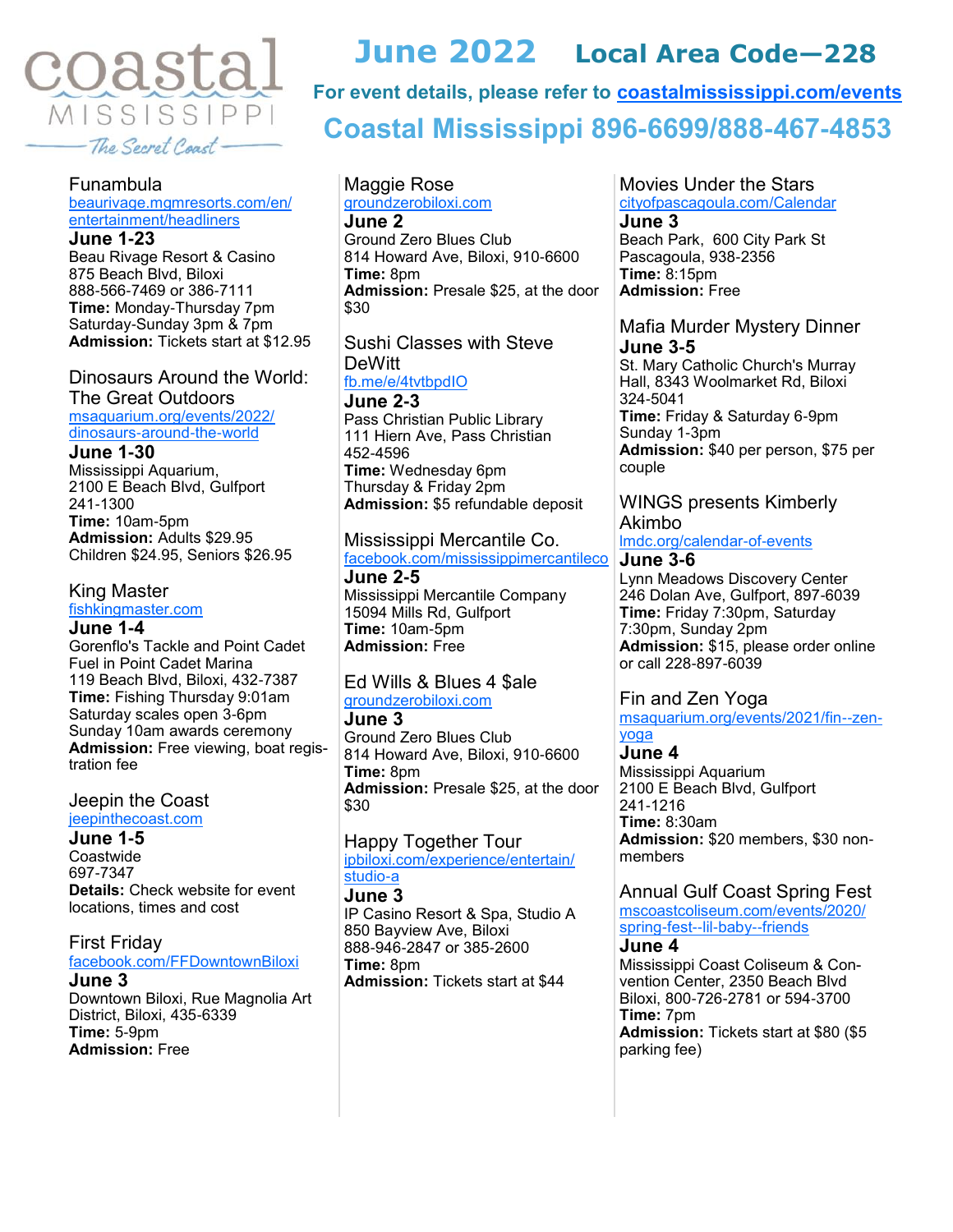## Annual Red, White & Blueberry Annual Mississippi Gulf Coast Festival

#### [oceanspringschamber.com](http://www.oceanspringschamber.com)

#### **June 4**

L&N Depot Plaza, 1000 Washington Ave, Ocean Springs, 875-4424 **Time:** 10am-2pm (fresh market opens 9am) **Admission:** Free

#### Robert "The Duke" Tillman [groundzerobiloxi.com](https://www.groundzerobiloxi.com)

#### **June 4**

Ground Zero Blues Club 814 Howard Ave, Biloxi, 910-6600 **Time:** 8pm **Admission:** Presale \$25, at the door \$30

## Jefferson Davis' Birthday **Celebration**

## [visitbeauvoir.org](https://www.visitbeauvoir.org)

#### **June 4**

Beauvoir - The Jefferson Davis Home & Presidential Library 2244 Beach Blvd, Biloxi, 388-4400 **Time:** 9am-2pm **Admission:** \$12.50 adults, \$10 seniors/military, \$7.50 children (6-18),

# free (0-5)

#### Mississippi Gulf Coast Corgis' First International Corgi Day

[eventbrite.com/e/ms-gulf-coast-corgis](https://www.eventbrite.com/e/ms-gulf-coast-corgis-first-international-corgi-day-tickets-324485132767) [-first-international-corgi-day-tickets-](https://www.eventbrite.com/e/ms-gulf-coast-corgis-first-international-corgi-day-tickets-324485132767)[324485132767](https://www.eventbrite.com/e/ms-gulf-coast-corgis-first-international-corgi-day-tickets-324485132767)

## **June 4**

Cafe BoneJour, 146 Blaize Ave Bay St Louis, 601-385-1215 **Time:** 11am-1pm **Admission:** \$15 in advance through web site; \$20 cash only day of

## Let's Get Art-Sea

[msaquarium.org/events/2022/lets-get](https://www.msaquarium.org/events/2022/lets-get-art-sea)[art-sea](https://www.msaquarium.org/events/2022/lets-get-art-sea)

#### **June 4**

Mississippi Aquarium 2100 E Beach Blvd, Gulfport 241-1300 **Time:** 11am-1pm & 2:30-4:30pm **Admission:** \$40 Member, \$45 Non-Member

# Billfish Classic [mgcbc.com](https://mgcbc.com)

## **June 6-12**

Point Cadet Marina 119 Beach Blvd, Biloxi, 239-2575 **Time:** See website for complete details **Admission:** Free

Biloxi Shuckers vs. Tennessee Smokies [milb.com/biloxi/tickets](https://www.milb.com/biloxi/tickets)

**June 7-12** MGM Park, 105 Caillavet St Biloxi, 800-745-3000 or 233-3465 **Time:** Tuesday-Saturday 6:35pm, Sunday 5:05pm **Admission:** Tickets start at \$7

## Kashus Culpepper

## [groundzerobiloxi.com](https://www.groundzerobiloxi.com)

**June 9** Ground Zero Blues Club 814 Howard Ave, Biloxi, 910-6600 **Time:** 7pm **Admission:** \$10

World Oceans Day [msaquarium.org/events/2022/world](https://www.msaquarium.org/events/2022/world-oceans-day)[oceans-day](https://www.msaquarium.org/events/2022/world-oceans-day)

**June 8** Mississippi Aquarium 2100 E Beach Blvd, Gulfport 241-1300 **Time:** 10am-4pm **Admission:** Adults \$29.95, Children \$24.95, Seniors \$26.95

## Bored Teachers comedy Tour

[hrhcbiloxi.com/hard-rock-live-biloxi](https://www.hrhcbiloxi.com/hard-rock-live-biloxi.htm) **June 9** Hard Rock Hotel & Casino, Hard Rock Live, 777 Beach Blvd, Biloxi 877-877-6256 or 374-7625

**Time:** 8pm **Admission:** Tickets start at \$30

## Paddle the Bay with 5K

[secure.givelively.org/donate/the](https://secure.givelively.org/donate/the-rotary-charity-trust-fund/rotary-club-of-pass-christian-paddle-the-bay-with-a-5k)[rotary-charity-trust-fund/rotary-club-of](https://secure.givelively.org/donate/the-rotary-charity-trust-fund/rotary-club-of-pass-christian-paddle-the-bay-with-a-5k) [-pass-christian-paddle-the-bay-with-a-](https://secure.givelively.org/donate/the-rotary-charity-trust-fund/rotary-club-of-pass-christian-paddle-the-bay-with-a-5k)[5k](https://secure.givelively.org/donate/the-rotary-charity-trust-fund/rotary-club-of-pass-christian-paddle-the-bay-with-a-5k)

#### **June 9** Henderson Point Park, 1-99 Ponce De Leon Blvd Pass Christian **Time**: 8am-2 **Admission:** Free, pledges accepted

## Annual South Mississippi Summer Fair

[mscoastcoliseum.com/p/south](https://www.mscoastcoliseum.com/p/south-mississippi-summer-fair)[mississippi-summer-fair](https://www.mscoastcoliseum.com/p/south-mississippi-summer-fair)

### **June 9-19**

Mississippi Coast Coliseum & Convention Center, 2350 Beach Blvd Biloxi, 800-726-2781 or 594-3700 **Time:** Check website/Facebook **Admission:** Check website/ Facebook

Kudzu Kings [groundzerobiloxi.com](https://www.groundzerobiloxi.com)

## **June 10**

Ground Zero Blues Club 814 Howard Ave, Biloxi, 910-6600 **Time:** 9pm **Admission:** Presale \$25, at the door \$30

#### WINGS presents Kimberly Akimbo

[lmdc.org/calendar-of-events](https://lmdc.org/calendar-of-events)

## **June 10-12**

Lynn Meadows Discovery Center 246 Dolan Ave, Gulfport, 897-6039 **Time:** Friday 7:30pm, Saturday 7:30pm, Sunday 2pm **Admission:** \$15, please order online or call 228-897-6039

#### Art Without Walls [hancockarts.org](https://hancockarts.org)

**June 11** The Arts Hancock County 405 Blaize Ave, Bay St Louis **Time:** 10am-5pm **Admission:**

Family Crafternoons with Miss Emily: Alien Finger Puppets [georgeohr.org/event/family](https://georgeohr.org/event/family-crafternoons-with-miss-emily-alien-finger-puppets)[crafternoons-with-miss-emily-alien](https://georgeohr.org/event/family-crafternoons-with-miss-emily-alien-finger-puppets)[finger-puppets](https://georgeohr.org/event/family-crafternoons-with-miss-emily-alien-finger-puppets)

#### **June 11** Ohr- O'Keefe Museum of Art 386 Beach Blvd, Biloxi, 374-5547 **Time:** 1-3pm **Admission:** \$10 per craft

Hitman Blues Band [groundzerobiloxi.com](https://www.groundzerobiloxi.com)

**June 11** Ground Zero Blues Club 814 Howard Ave, Biloxi, 910-6600 **Time:** 8pm **Admission:** Presale \$25, at the door \$30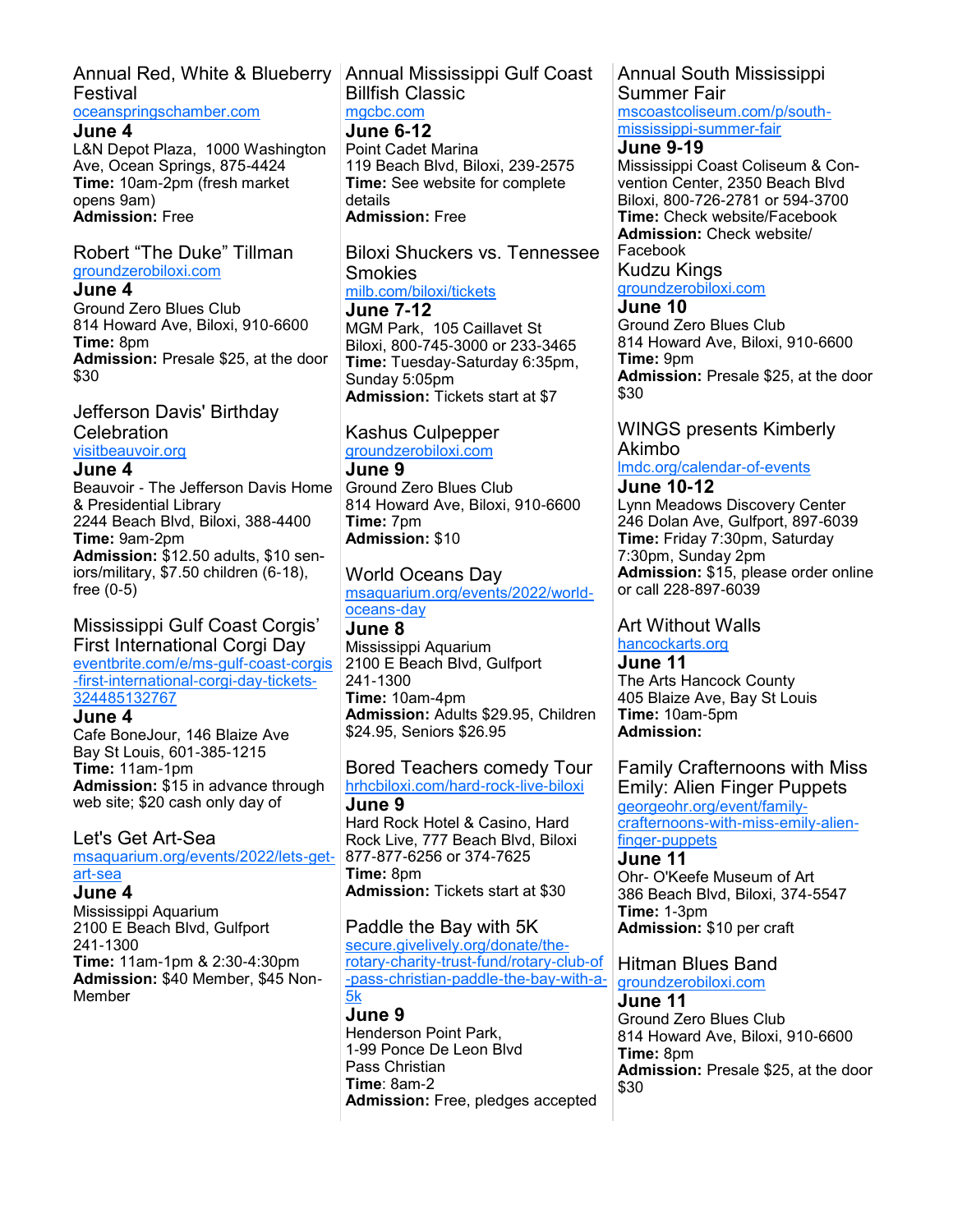#### Joel Cooper [hrhcbiloxi.com/center-bar](https://www.hrhcbiloxi.com/center-bar.htm)

**June 11** Hard Rock Hotel & Casino, ILove305 Center Bar, 777 Beach Blvd, Biloxi 877-877-6256 or 374-7625 **Time:** 9pm **Admission:** Free

## Second Saturday Artwalk

[baystlouisoldtown.com](http://www.baystlouisoldtown.com) **June 11** Old Town, Main St, Bay St Louis **Time:** 4-8pm **Admission:** Free

## Sensory Sundays [lmdc.org](http://www.lmdc.org)

**June 12** Lynn Meadows Discovery Center 246 Dolan Ave, Gulfport, 897-6039 **Time:** 10am-12pm **Admission:** Free

Chris Leblanc Band [groundzerobiloxi.com](https://www.groundzerobiloxi.com)

#### **June 16**

Ground Zero Blues Club 814 Howard Ave, Biloxi, 910-6600 **Time:** 7pm **Admission:** Presale \$10, at the door \$15

#### Juneteenth Freedom Weekend [facebook.com/](https://www.facebook.com/events/682986492997135) [events/682986492997135](https://www.facebook.com/events/682986492997135)

**June 16-18** Isiah Fredericks Community Center 3312 Martin Luther King Dr, Gulfport **Time:** 4pm-8pm **Admission:**

Mississippi Mercantile Co. [facebook.com/](https://www.facebook.com/mississippimercantileco) [mississippimercantileco](https://www.facebook.com/mississippimercantileco)

**June 16-19** Mississippi Mercantile Company 15094 Mills Rd, Gulfport **Time:** 10am-5pm **Admission:** Free

## Home of Grace Golf Classic [homeofgrace.org/golf](https://www.homeofgrace.org/golf)

#### **June 17**

The Preserve Golf Club 8901 MS-57, Vancleave **Time:** 8am **Admission:** \$700 per team; \$175 per player

## Johnie B. & Queen Iretta Sanders

[groundzerobiloxi.com](https://www.groundzerobiloxi.com) **June 17**

Ground Zero Blues Club 814 Howard Ave, Biloxi, 910-6600 **Time:** 8pm **Admission:** Presale \$25, at the door \$30

Third Fridays [facebook.com/](https://www.facebook.com/events/453939929164652) [events/453939929164652](https://www.facebook.com/events/453939929164652)

**June 17** Downtown Pascagoula **Time:** 5-8pm **Admission:** Free

Ancestors Weekend African Drumming and Dancing [the100menhall.com](https://the100menhall.com/)

**June 17** 100 Men Hall, 303 Union St Bay St Louis, (415) 336-9543 **Time:** 6-9pm **Admission:** Free

## Beauvoir's Living History [visitbeauvoir.org](http://www.visitbeauvoir.org)

**June 18** Beauvoir, The Jefferson Davis Home & Presidential Library 2244 Beach Blvd, Biloxi, 388-4400 **Time:** 9am-2pm **Admission:** \$12.50 adults \$10 military/seniors \$7.50 children (6-18)

#### Ancestors Weekend Ancestors Jubilee [the100menhall.com](https://the100menhall.com/)

**June 18** 100 Men Hall, 303 Union St Bay St Louis, (415) 336-9543 **Time:** 7-11pm **Admission:** \$20

## Chris Gill Band

#### [groundzerobiloxi.com](https://www.groundzerobiloxi.com)

**June 18** Ground Zero Blues Club 814 Howard Ave, Biloxi, 910-6600 **Time:** 8pm **Admission:** Presale \$20, at the door \$25

#### Meet The Spirits of Beauvoir 2022 [visitbeauvoir.org/spars](https://www.visitbeauvoir.org/spars)

**June 18**

Beauvoir, The Jefferson Davis Home & Presidential Library 2244 Beach Blvd, Biloxi, 388-4400 **Time:** 6pm-12am **Admission:** \$30 per person - Cash

Ancestors Weekend Craft Cocktail with Taariq David [the100menhall.com](https://the100menhall.com/)

**June 19** 100 Men Hall, 303 Union St Bay St Louis, (415) 336-9543 **Time:** 4-6pm **Admission:** \$25

Fin and Zen Yoga [msaquarium.org/events/2021/fin--zen](https://www.msaquarium.org/events/2021/fin--zen-yoga) [-yoga](https://www.msaquarium.org/events/2021/fin--zen-yoga)

**June 19** Mississippi Aquarium 2100 E Beach Blvd, Gulfport 241-1216 **Time:** 8:30am **Admission:** \$20 Members, \$30 Non-**Members** 

Juneteenth - Freedom Brunch & Jamii Awards [facebook.com/](https://www.facebook.com/events/682986492997135) [events/682986492997135](https://www.facebook.com/events/682986492997135) **June 19**

Isiah Fredericks Community Center 3312 Martin Luther King Dr, Gulfport **Time:** 4pm-8pm **Admission:** \$25

Biloxi Shuckers vs. Pensacola Blue Wahoos [milb.com/biloxi/tickets](https://www.milb.com/biloxi/tickets)

**June 21-26** MGM Park, 105 Caillavet St, Biloxi 800-745-3000 or 233-3465 **Time:** Tuesday-Saturday 6:35pm, Sunday 1:05pm

**Admission:** Tickets start at \$7

Alternative Rock Trio Modern Mimes, Artifas, and NVision [fb.me/e/e8clW5BZ5](https://fb.me/e/e8clW5BZ5)

#### **June 22**

The Cannery Bar & Grill 13066 Shriners Blvd, Biloxi, 967-7615 **Time:** 7:30pm **Admission:** \$10 in advance/online \$15 at the show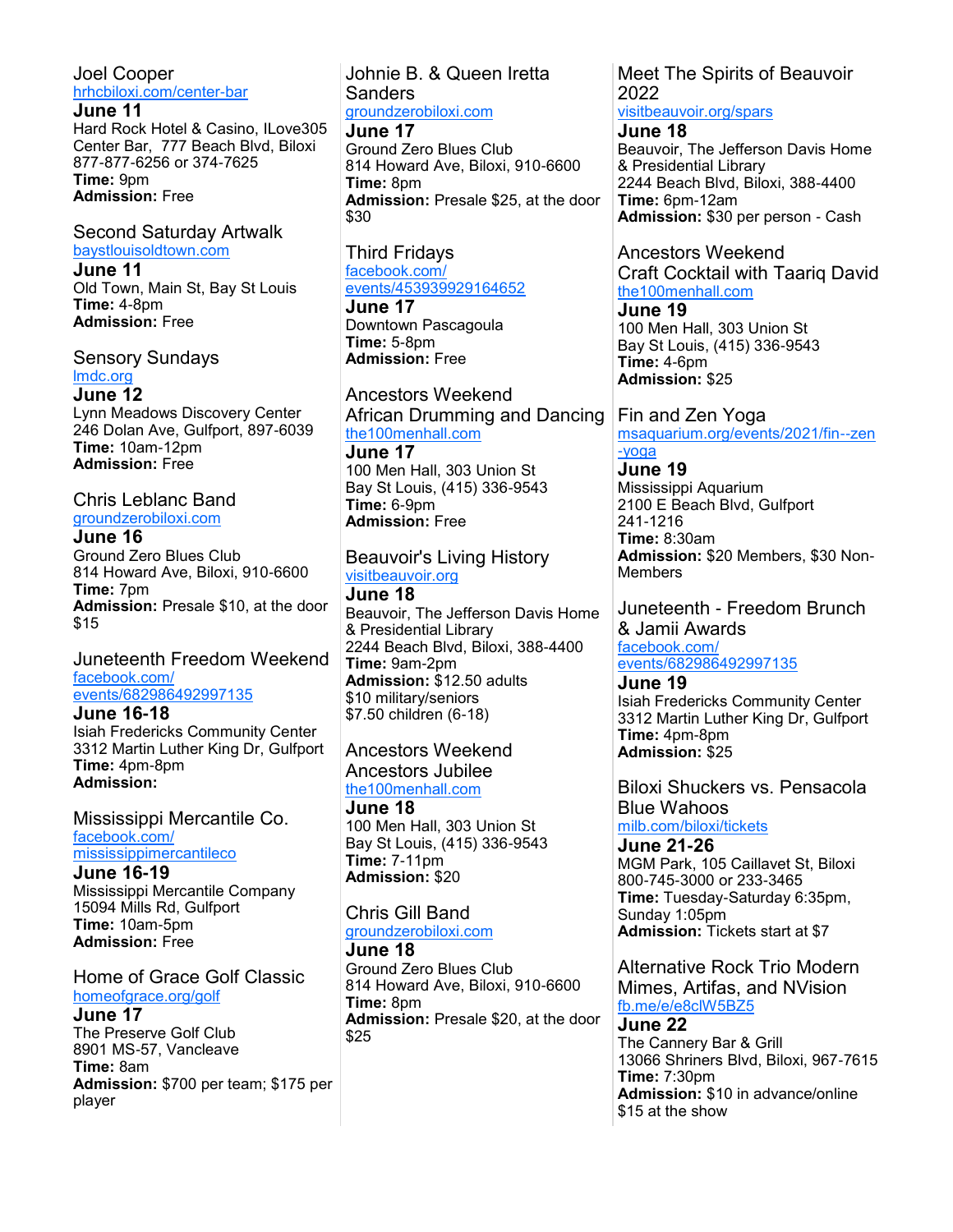## On the Border - Ultimate Eagles Tribute

## [hrhcbiloxi.com/hard-rock-live-biloxi](https://www.hrhcbiloxi.com/hard-rock-live-biloxi.htm)

**June 23** Hard Rock Casino, Hard Rock Live 777 Beach Blvd, Biloxi 877-877-6256 or 374-7625 **Time:** 8pm **Admission:** Tickets start at \$24.99

## Mississippi Marijuana Business **Conference**

[mscannabizcon.com](https://www.mscannabizcon.com/)

#### **June 23-24**

South Beach Biloxi Hotel & Suites 1735 Beach Blvd, Biloxi, 217-7999 **Time:** 9am-5:30pm **Admission:** One Day Pass: \$110, Two Day Pass: \$175, 2 Day Pass + VIP Reception: \$225

## Alan Jackson

[mscoastcoliseum.com/events/2022/](https://www.mscoastcoliseum.com/events/2022/alan-jackson2) [alan-jackson2](https://www.mscoastcoliseum.com/events/2022/alan-jackson2)

### **June 24**

Mississippi Coast Coliseum 2350 Beach Blvd, Biloxi 800-726-2781 or 594-3700 **Time:** 7pm **Admission:** Tickets start at \$123

## Boz Scaggs

## [ipbiloxi.com/explore#entertain](https://www.ipbiloxi.com/explore#entertain)

**June 24** IP Casino Resort & Spa, Studio A 850 Bayview Ave, Biloxi 888-946-2847 or 436-3000 **Time:** 8pm **Admission:** Tickets start at \$54

Crafts and Drafts: Sponsored by Lazy Magnolia [georgeohr.org/event/crafts-and-drafts](https://georgeohr.org/event/crafts-and-drafts-sponsored-by-lazy-magnolia-brewery) [-sponsored-by-lazy-magnolia-brewery](https://georgeohr.org/event/crafts-and-drafts-sponsored-by-lazy-magnolia-brewery)

#### **June 24**

Ohr- O'Keefe Museum of Art 386 Beach Blvd, Biloxi, 374-5547 **Time:** 5:00 **Admission:** Free

#### Free Friday Night [lmdc.org/calendar](http://www.lmdc.org/calendar)

**June 24** Lynn Meadows Discovery Center 246 Dolan Ave, Gulfport, 897-6039 **Time:** 5-8pm **Admission:** Free

## Jose Ramirez [groundzerobiloxi.com](https://www.groundzerobiloxi.com)

**June 24**

Ground Zero Blues Club 814 Howard Ave, Biloxi, 910-6600 **Time:** 8pm **Admission:** Presale \$20, at the door \$25

Annual Scrapin the Coast [scrapinthecoast.com](https://www.scrapinthecoast.com)

#### **June 24-26**

Mississippi Coast Coliseum 2350 Beach Blvd, Biloxi 832-2688 or 832-4683 **Time:** Friday 9am-5pm, Saturday-Sunday 8am-5pm **Admission:** \$20 spectators

## Django Knight

[groundzerobiloxi.com](https://www.groundzerobiloxi.com)

**June 25** Ground Zero Blues Club 814 Howard Ave, Biloxi, 910-6600 **Time:** 8pm **Admission:** Presale \$20, at the door \$25

2nd Annual Junior Member Luau

[mcmrcm.org](http://mcmrcm.org)

**June 25** MS Coast Model Railroad Museum 522 Pass Road, Gulfport, 284-5731 **Time:** 6-8pm **Admission:** Free for junior members \$5 per adult, \$2 per child accompanying a member

Biloxi Shuckers vs. Mississippi Braves

[milb.com/biloxi/tickets](https://www.milb.com/biloxi/tickets)

**June 28-July 3** MGM Park, 105 Caillavet St Biloxi, 800-745-3000 or 233-3465 **Time:** Tuesday-Saturday 6:35pm, Sunday 6:05pm **Admission:** Tickets start at \$7

## Magnolia Bayou

[groundzerobiloxi.com](https://www.groundzerobiloxi.com)

**June 30** Ground Zero Blues Club 814 Howard Ave, Biloxi, 910-6600 **Time:** 7pm **Admission:** \$10

Annual Our Lady of the Gulf "Crab Festival" [olgchurch.net/crab-fest-2022](https://www.olgchurch.net/crab-fest-2022)

### **June 30-July 2**

Our Lady of the Gulf Church Grounds 228 South Beach, Bay St. Louis, 467- 6509 **Time:** 10am-10pm

**Admission:** Free

# **Weekly Events**

## Yoga Under the Oaks

[georgeohr.org/event/yoga-under-the](https://georgeohr.org/event/yoga-under-the-oaks)**[oaks](https://georgeohr.org/event/yoga-under-the-oaks)** 

## **Tuesday**

Ohr- O'Keefe Museum of Art 386 Beach Boulevard, Biloxi 374-5547 **Time:** 5:30-6:30pm **Admission:** \$15 for non members \$10 for members

## King of the Hill Wednesday Test & Tune

[gulfportdragway.com/schedule](https://www.gulfportdragway.com/schedule) **Wednesdays**

Gulfport Dragway 17085 Racetrack Rd, Gulfport 863-4408 **Time:** Wednesdays gates open 6pm **Admission:** \$25 car & driver \$10 spectator \$5 children 10 years & under

## Rumble on the Gulf

[silverslipper-ms.com/promotions/](https://silverslipper-ms.com/promotions/rumble) [rumble](https://silverslipper-ms.com/promotions/rumble)

**Thursdays** Silver Slipper Casino 5000 S Beach Blvd, Bay St Louis 469-2777 **Time:** Thursday 5-9pm **Admission:** Free

Sunset Cocktail Cruise [msshipisland.com/cruises/sunset](https://msshipisland.com/cruises/sunset-cruise)[cruise](https://msshipisland.com/cruises/sunset-cruise)

## **Friday, Saturday**

Ship Island Excursions Gulfport Small Craft Yacht Harbor Gulfport, 864-1014 **Time:** Saturday 7-9pm **Admission:** \$29, purchase online prior to arrival.